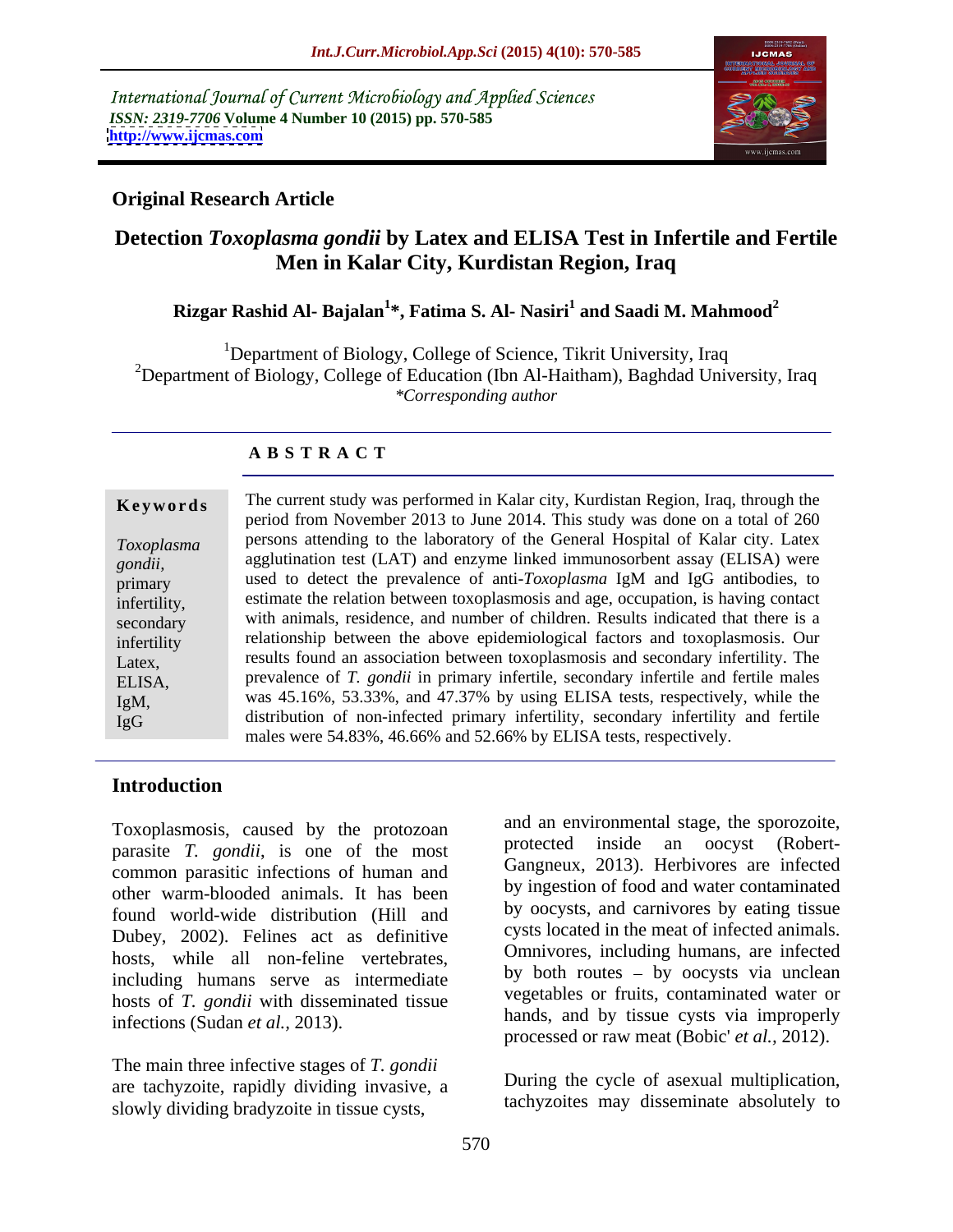any organ within the intermediate host, clotting. The blood was then centrifuged at and gonads (Gilot-Fromont *et al.,* 2012).

congenital or acquired urogenital abnormalities, urogenital tract infections, increased scrotal temperature, endocrine disturbances, genetic abnormalities, **Serological tests to detection of** *T. gondii* immunological factors (Dohle *et al.,* 2010).

Infectious agents are able to interfere with the reproductive function of male and female, also infections of male genito urinary tract account for about 15% of the kit was from linear chemicals Spectrum case of male infertility (Pellati *et al.,* 2008). There are many microorganisms such as; and IgG anti- *Toxoplasma* antibodies via bacteria, fungi, viruses and parasites seem to ELISA kits (Biocheck, USA) according to be participating in male reproductive impairment (Pellati *et al.,* 2008).

*T. gondii* is a parasite that can infect male genital tract (Martinez-Garcia *et al.*, 1996). genital tract (Martinez-Garcia *et al.,* 1996). **The prevalence of infection with** *T. gondii* Toxoplasmosis is an important cause of bad **in males according to age:** results showed obstetric history (BOH) leading to abortions the highest seropositive percentage (80%) at and established its role as an agent of age group of 46 50, 36 40 years and the infertility (Malik *et al.*, 2014). The chronic lowest percentage was 50% at 20–25 years toxoplasmosis showed an effect on men group by Latex test, while 62.5%, 53.84% at reproductive parameters (Eslamirad *et al.,* age group of >50, 41 45 years, respectively

Five ml of venous blood was taken from revealed the highest percentage were the males and two ml from the females in a 85.71%, 81.81%, in mechanical, farmer 5 ml disposable syringe. After that blood transferred to 10 ml disposable sterile test office worker group by Latex test. While the tubes and put in incubator or room highest percentage were 71.42%, 63.63% temperature for one hour at  $37 \text{ °C}$  for and the lowest was  $33.33\%$  in mechanical.

mostly to muscles, brain, placenta, udder 3000 rpm for 10 minutes to separate the Tachyzoits of *T. gondii* have been observed transferred and divided into six disposable in body fluids, such as saliva, sputum, urine, tubes, and those for females transferred and tears, semen and milks of intermediate hosts, divided into two tubes. All isolated sera including sheep, goats and cows (Tenter *et*  were tested serologically directly by latex *al.,* 2000). for detection of *T. gondii* specific Male fertility can be reduced as a result of: positive samples were kept in  $-$  45 $\degree$ C until serum. The serum for males were antibodies. After that, all positive and non used to detect anti- Toxo IgG and IgM by Elisa tests.

# **infection**

The sera of all cases were examined for the Toxo-Latex determination of antibodies anti-*Toxoplasma*. LAT kits were used; this (Germany) and the presence of specific IgM the manufacturer's Instructions.

### **Results and Discussion**

2013). and there was not any infection at age group **Materials and Methods** 20-25 years by ELISA tests, as shown in table 1.

**Blood collection The prevalence of infection with** *T. gondii* and the lowest was 33.33% in mechanical. **in males according to occupation:** results group whereas the lowest was 50% in driver, highest percentage were 71.42%, 63.63% and the lowest was 33.33% in mechanical,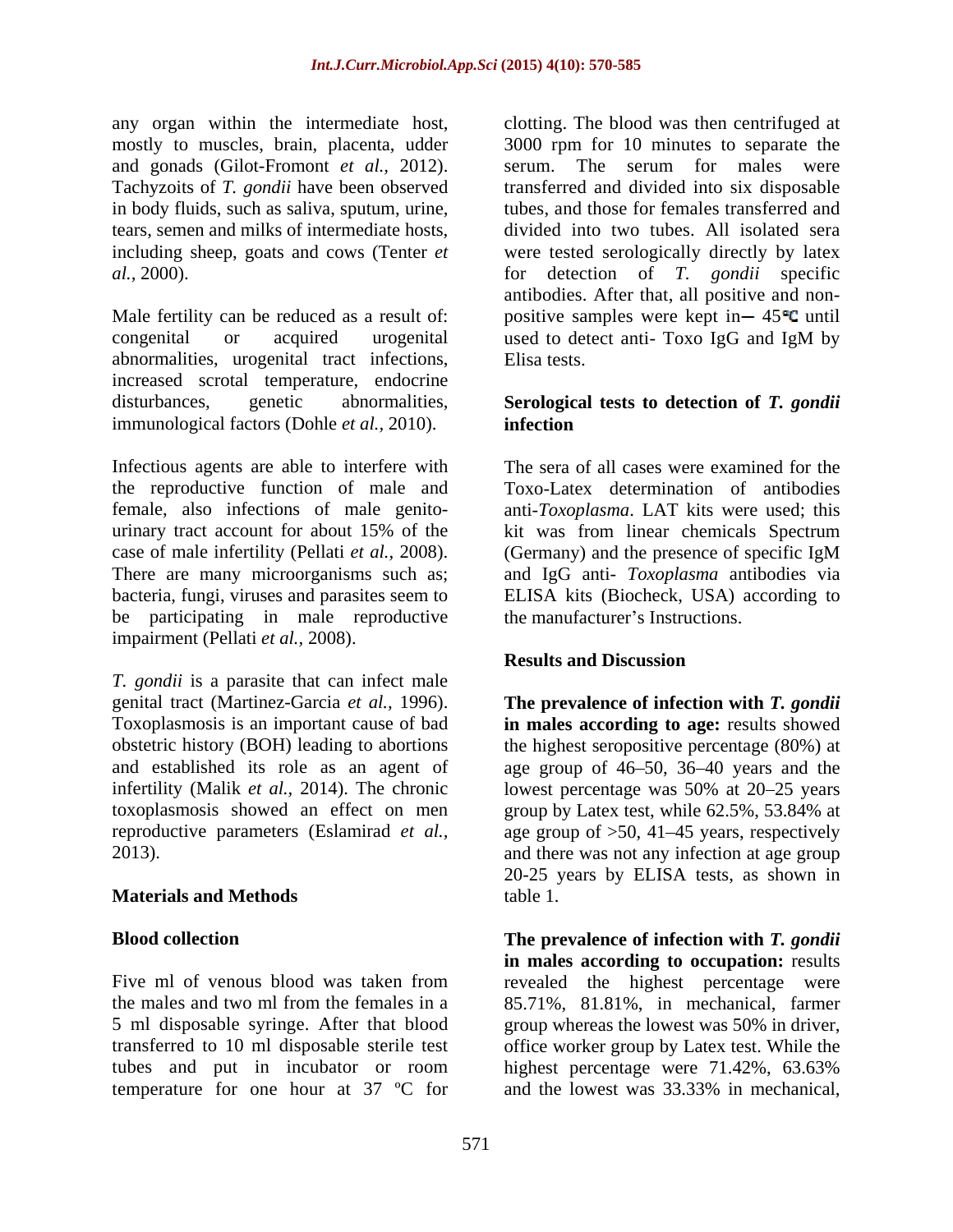**The prevalence of infection with** *T. gondii* with the secondary infertility in the infertile **in males according to region:** result revealed higher percentage of *T. gondii* in

77.41%, 68.68% by Latex test and 61.29%, 43.43% by ELISA tests, respectively. In

**The prevalence of infection with** *T. gondii* **in males according to the number of** respectively, as shown in table 5. infection as they ages (Tawfic, 2013).

males were 70.96%, 76.66%, and 65.78% by 53.33%, and 47.37% by using ELISA tests, respectively, as shown in table 6.

farmer group and assistant medicine group Results showed a significant difference by ELISA IgG, IgM, respectively (Table 2). between the Latex test and ELISA tests and the prevalence of *T. gondii* was associated males.

males resides rural than urban habitat, the **According to age** results revealed that there prevalence were 79.31%, 68.31% by Latex was a positive relation between the age test and 58.62%, 44.55% by ELISA, group and the percentage of having respectively, as shown in table 3. toxoplasmosis infection. Results were in **The prevalence** of **infection** with *T. gondii* revealed an increase in the prevalence of **in males according to contact with** toxoplasmosis infection at age group 43-60 **animals:** Results showed the higher years toxoplasmosis in hemodialysis patients prevalence of toxoplasmosis in males having in Baghdad. The highest rate of *Toxoplasma*  contacted with animals than non-having seropositivity in Erbil-Iraqi Kurdistan, contacted with animals, the percentage were among women was at age group 47-57 years agreement with Abdul-Aziz (2014) who old (Hamad and Kadir, 2013).

addition the prevalence of infection in The current results may be explained by infected males having contacted with cattle probability exposure to *T. gondii* with were 100%, dog 72.72%, birds 66.66%, increase the age, may be due to the fact that sheep 62.5%, and cat 57.89% by ELISA, as most humans acquire infection as a result of shown in table 4. longer exposure time (Al-Nahari and Al- Tammimi, 2010).

**children in the family:** The study showed with Siddiqui *et al.* (2014) who observed highest prevalence of *T. gondii* 66% in that the highest prevalence of infection in infected infertile males with multiple pregnant women, India, was at age group abortions group, and was 75% in group had 21 30 years. In Iraq, Erbil city, the 7 children in infected fertile males, while toxoplasmosis was the highest in women the highest rate of seronegative in non-aged between 26 and 30 years (Khoshnaw, infected males in the same group was in 2011). The reason may be those age groups non-infected infertile and in non-infected are most active and the probability of having fertile males 33.33% and 38.46%, In contrast, the study was in disagreement contact with one of the several routes of

**The prevalence of infection with** *T. gondii* On other hand previously studies assessed **in infertile and fertile males:** The by Muluye *et al.* (2013) among people living seroprevalence of *T. gondii* in primary in Northwest Ethiopia; Ghana; Al-Shua 'aibi infertile, secondary infertile and fertile (2012) in Iraq; Chiang *et al.* (2014) in using Latex test; while, they were 45.16%, significant difference between age and Taiwan revealed that there were no infection with *T. gondii*.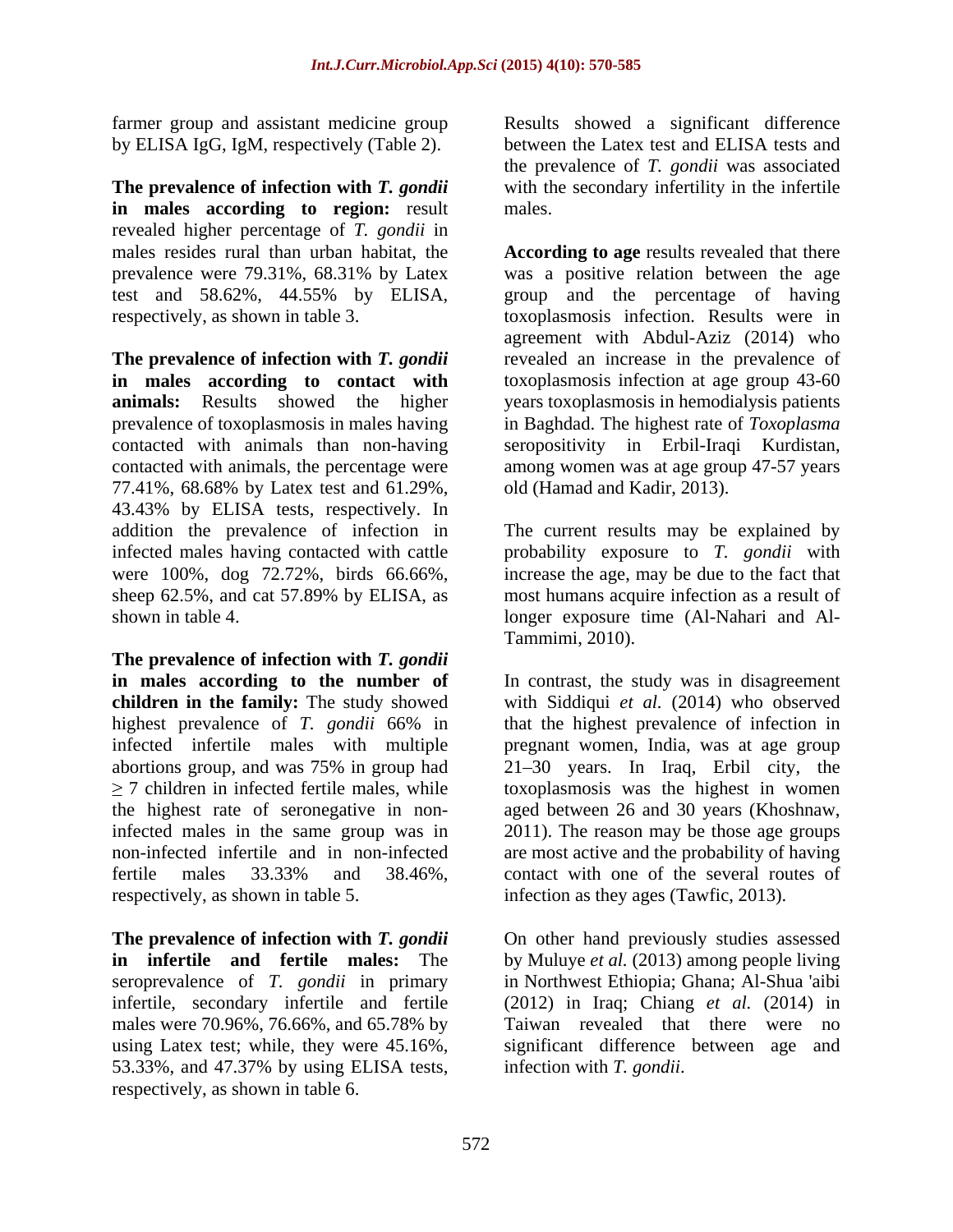However, various serological tests may produce different results because of the *al.*, 2014). inherent sensitivity differences between the serological tests, the use of different kits Having a garden or working in the yard from different companies used by each increases the chances of oocyst transmission researcher and their variable conditions, date by soil contact (Jones *et al.,* 2006). The risk of studies, and affected by different factors for *T. gondii* infection increased with age such as the type of exposure to the parasite, and was higher among foreign- born genetic background of the different parasites and the host, and the type of immune response elicited by the parasite probably, in soil-related occupations (Jones *et al.,* due to differences in the sample population 2001). and the study region (Opsteegh et al, 2011; Djakovic, 2012; Ferreira *et al.,* 2014; Abbas, Human infected by toxoplasmosis when *et al.,* 2014) may be related to several other oocyst-contaminated dust particles were factors including cultural level, nutritional inhaled or ingested (Dubey *et al.*, 2009).<br>habits in each country and different the certain areas, climate condition, and environment might have additionally

Tabriz city, who showed significant relation serological techniques employed, cat Senthamarai *et al.,* 2013). Kudakwashe and seroprevalence (Gebremedhin *et al.,* 2013). Yesuf (2014) indicated that 87.5% of farmers tested positive to toxoplasmosis **According to Region** results were in

In contrast, in Kirkuk city, Tawfiq (2013) between toxoplasmosis and the contact with soil, consumption of raw or undercooked

meat, raw vegetables or salad (Doudou *et al.,* 2014).

persons, have low educational level, lived in crowded conditions, and those who worked 2001).

inhaled or ingested (Dubey *et al.,* 2009).

geographical areas within one country, Moreover, the inadequate hygiene, feeding dissimilar nutritional and behavioral patterns habits and suitable climatic factors for of life and among ethnic groups living in sporulation and survival of oocysts in the possessing of cat (Tenter *et al.,* 2000; Abdi contributed for the high seroprevalence. The *et al.,* 2008; Al-Mayahi, 2011; Akhlaghi *et*  relative importance of the risk factors varies *al.,* 2014). between countries due to differences in **According to occupation** results were affecting oocyst survival. Study area, study agreements with Jafari *et al.* (2012) in Iran, population, sample size, age, sensitivities of between infection and soil related jobs. densities in the areas and access of cat to Occupational exposure with the gardening contaminate feed and water with oocysts and soil has significant association with geographical variability may account for toxoplasmosis (Malarvizhi *et al.,* 2012; some of the differences in the reported environment might have additionally cultural patterns and climatic factors serological techniques employed, cat

while only 25% of merchants had the same agreement with Cai-xia *et al.* (2009) who results in Ethiopia. revealed that rates of toxoplasmosis among showed no significant relation between women in Amol, Northern Iran**,** the toxoplasmosis and occupation, educational toxoplasmosis in urban areas was less than level. Prevalence of infection with *T. gondii* rural districts (Panah *et al.,* 2013). The was not significantly related to maternal job *Toxoplasma* infection among pregnant in a Sicilian population, Italy (Puccio *et al.,* women in Northeast Iran living in urban and 2014). There were no significant differences rural areas was 29.1%, 47.5%, respectively **According to Region** results were men reside rural was 6.67% and then urban 2.35%in Shaanxi province. Among pregnant (Babaie *et al.,* 2013).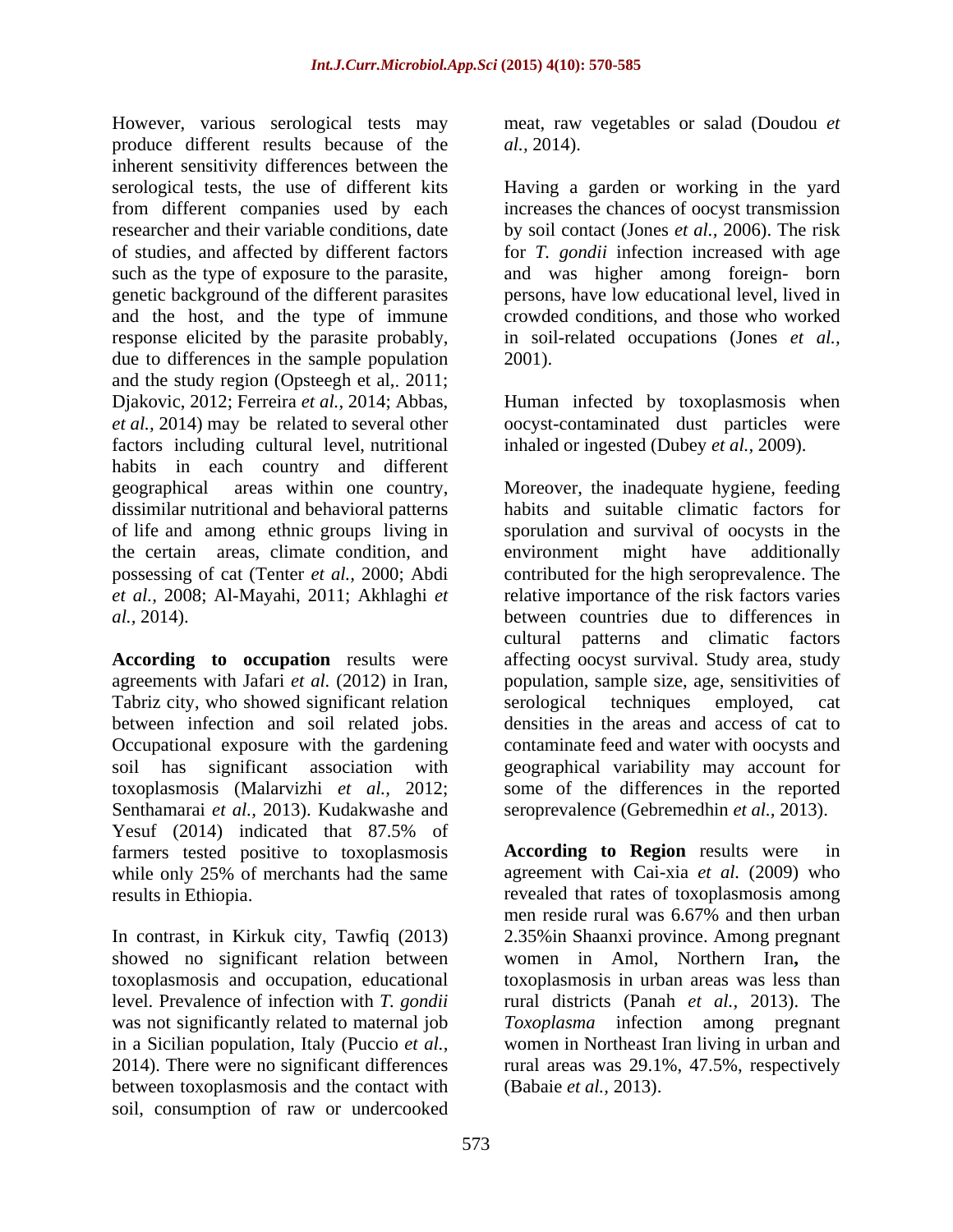On other hand, no significant relationship was seen between toxoplasmosis and living region (Bayani *et al.,* 2013; Sharbatkhori *et* 

In contrast, the current result was in owning rabbits, and owning a dog disagreement with Mwabe *et al.* (2013); (Kolbecova *et al.,* 2007). The seropositivity Sucilathangam *et al.* (2013); Kudakwashe of *T. gondii* was significantly associated and Yesuf, (2014) who showed higher with having contact with cat (Chiang *et al.,* infection rate of *T. gondii*- among pregnant women from the urban than those from rural communities. Risk for *T. gondii* infection Sheep breeding and poor living were found increased with persons who lived in to be statistically significant independent crowded conditions, and those who worked risk factors (Minbaeva *et al.,* 2013).The in soil-related occupations (Jones *et al.,* 2001). epidemiological situation of *T. gondii*

Overall, the rural environment, and in food milk, meat obtained from animals' particular farms buildings and their intermediate hosts in public health and the surroundings which shelter cats and role of cat as definitive host in intermediate host, agricultural activity are a contaminating the environment (Iovu *et al.,* major source of infection, including for 2009). other areas. In particular, rural areas and environments, thus their spatial distribution, mix domestic and sylvatic cycles (Gilot- Saadii, 2013). Presence of large mechanical 2012). vectors, such as sow bugs, earthworms, and houseflies have been shown to contain There was high rate of infection with *T.* oocysts, and cockroaches and snails are *gondii* in dogs (Wu *et al.,* 2011; Li *et al.,* additional factors to prevalence of *T. gondii* in rural region (Dubey *et al.,* 2009). commonly roll in cat feces can act as

*al.,* 2014; Akhlaghi *et al.,* 2014). This cases of infected women among those who explained by the fact that transferring bred animals in their living places. *T. gondii* between rural and urban region will remove infection in Czech Republic military the difference between them. personnel was associated significantly with **According to contact with animals** results of the current study were in agreements with the results of Ali (2008) who showed more eating or tasting raw meat, owning a cat, 2014).

> importance of knowing of the infection in animals comes from the role of food milk, meat obtained from animals' role of cat as definitive host in 2009).

farms are the gate for *T. gondii* to circulate In aborted women in Kut city, Iraq, having between the wild and domestic contact with domestic animals cats, poultry, management and level of biosecurity are of *T. gondii* (AL-Mayahi, 2011). In Iran, determinant in the possibility for *T. gondii* to Fars province the highest rate of infection Fromont *et al.,* 2012). The prevalence dogs 51.5%, horses 40%, sheep 29.5%, and associated to the residence in rural areas, goats 18.8%. This indicates that farm low educational level, low family income, animals may play a major role in drinking water which does not originate transmitting the infection to human through from the public water supply system and the consumption of undercooked meats (Asgari habit of handling soil or sand (Dias *et al., et al.,* 2013). *Toxoplasma* infection may be 2011). The pavement can reduce surviving related to ethnicity and livestock species in period of oocysts in the urban area (Al- Hongsipu district of Ningxia (Ju *et al.,* sheep, and goats showed high seropositive 55% was found in the cattle followed by 2012).

> 2012; Ferreira *et al.,* 2014). Dogs that mechanical vectors in dissemination of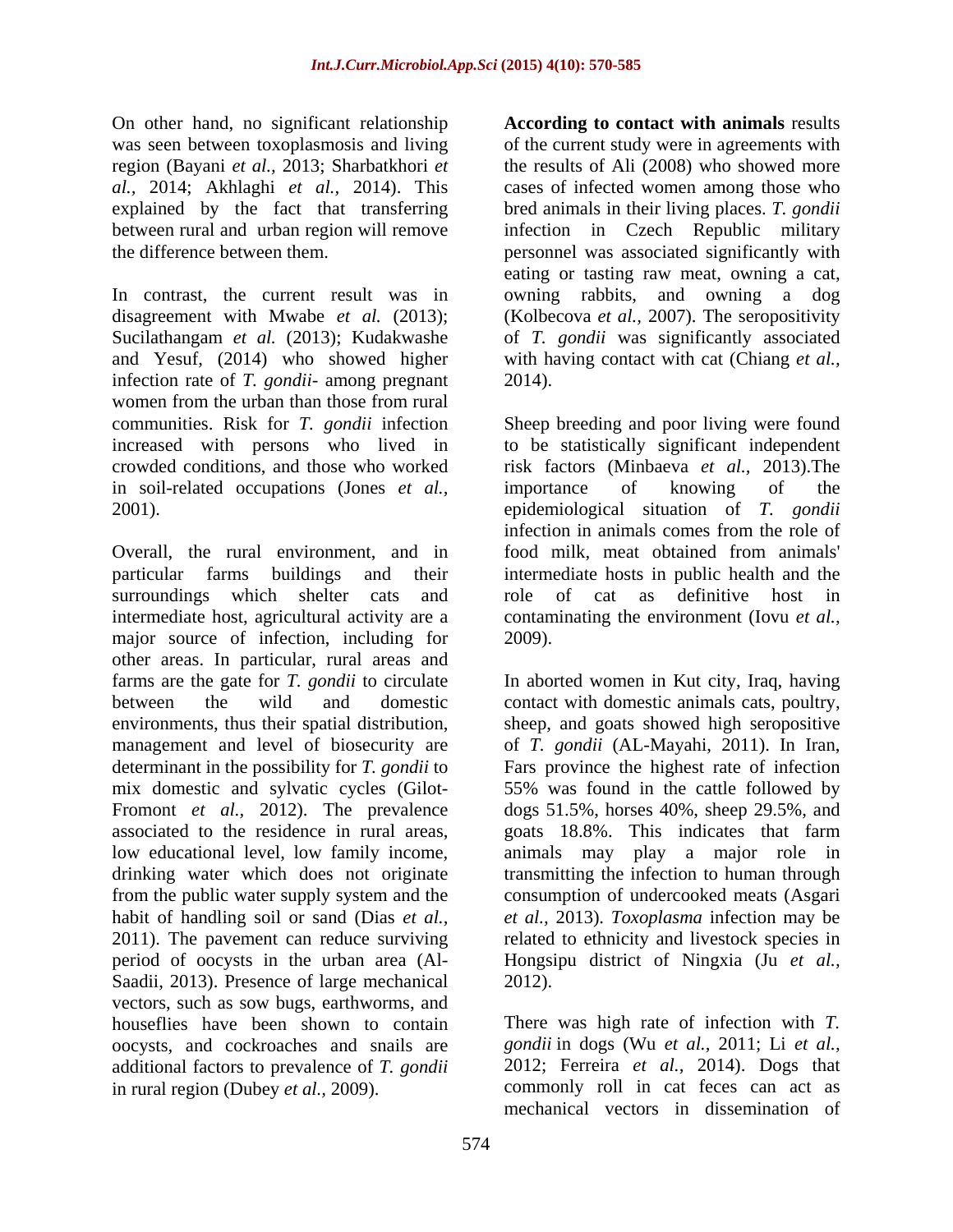oocysts (Iovu *et al.,* 2009). The high

In contrast, it was in disagreement with infective oocysts into the environment other studies Jafari *et al.* (2012); (Dubey *et al.,* 2009). Senthamarai *et al.* (2013) and Doudou *et al.* (2014) they showed that there were no Cats are capable of roaming in various areas, relations to contact with cats, breading including food storage areas and stalls. animals. Keeping cats out home, that Oocyst contaminated pastures; fodder and reduces contact with cat feces, lead to drinking water are regarded as potential prevent infection by *T. gondii* (Babaie *et al.,* sources of postnatal infection in animals 2013). which has direct contact with farmer.

meat sources in Kerman Province, South East Iran, there is a high risk of contamination through meat from this host due to their susceptibility to infection **According to the number of children in** (Sanati *et al.*, 2012). **the family** 

The high rate of infects slaughtered sheep, The current study showed an association suggesting them as a major risk factor of *T. gondii* via meat consumption (Boughattas *et*  multiple abortions which is explained by the *al.,* 2014). Sheep could be an important source of *T. gondii* infection in humans (Cence-Guga *et al.*, 2013). Although the (Cence-Guga *et al.,* 2013). Although the that may be transferred directly from the prevalence of *T. gondii* was low in cattle in male to the females either orally or by the Netherlands, consumption of beef semen rout, or the infection occurs via constitutes an important source of infection another routs of *T. gondii* transmission. Also (Opsteegh *et al.,* 2011). Zhou *et al.* (2012) showed that *T. gondii* infection is prevalent children illustrated the probability of chronic in dairy cattle in southern China; which represents a potential source for human hosts or new acquired infection or reflected infection. Domestic birds in BeniSuef, the small number of the samples participated Egypt are potential risk source of *T. gondii* infections in humans and animals (Aboelhadid *et al.,* 2013). The result was close to Abdel-Hafez *et al.*

In organic livestock production systems, possible causal relation between farm management factors play an important (Meerburg *et al.*, 2006). The storage of animal feed may increase the presence of

prevalence of *T. gondii* infection in dogs in time looking for rats in the feed storage Tehran, Iran demonstrates high locations, and then cats will defecating on environmental contamination (Hosseininejad the feed contaminating it with oocysts *et al.*, 2011). (Gharekhani, 2013). A cat's natural instinct rats that make the cats to spending length to bury or hide its feces provides millions of

Since cows are one of the most important climatic variations and frequency of felines Different serological tests, study design, and rodents in the farms are the main causes of these varied results (Heidari *et al.,* 2013).

# **the family**

between the infected infertile males and occurrence of reactivation in the latent toxoplasmosis either in females or in males the result of infected fertile in group  $\geq 7$ infection which remain for life span of the in this group.

role in the farm prevalence of *T. gondii* high prevalence was detected in 19–24 years animal feed may increase the presence of (Pavlinova *et al.,* 2011). The higher rate of (1986); Zargar *et al.* (1998) who suggested a possible causal relation between toxoplasmosis and repeated abortions. The with a history of habitual abortions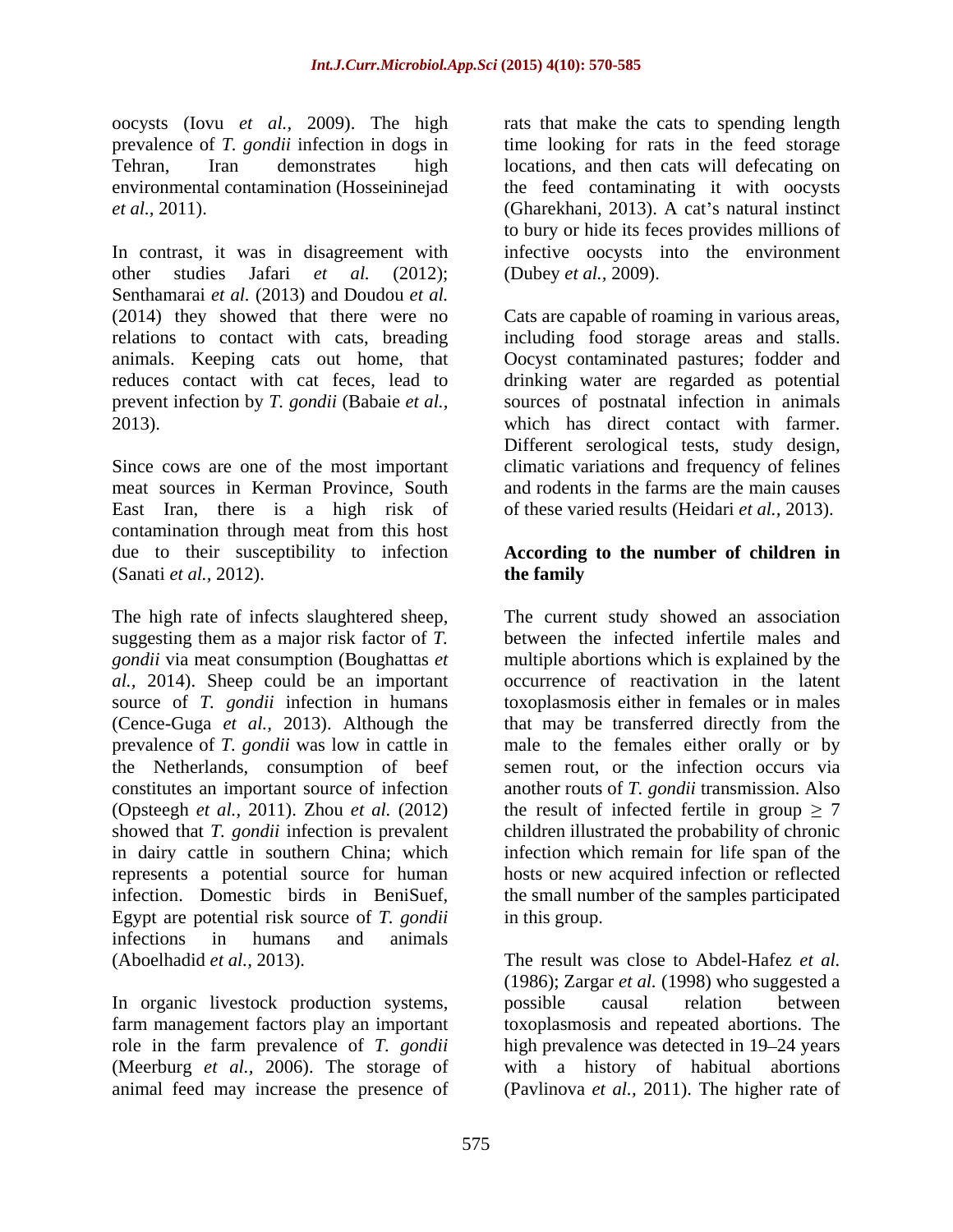Pregnant women with three or more children 2014). had a higher seroprevalence of *T. gondii* infection (Ramsewak *et al.,* 2008). In China *al.*, 2014). ELISA IgG, IgM tests were used to more

In contrast other studies showed no significant relation between toxoplasmosis The Latex test result agreed with the with children numbers of pregnancy previous study which is done by Hamza *et*  (Tawfiq, 2013). Among pregnant women in *al.* (2011) in Karbala, Iraq and AL-Maamuri Aydin province in Turkey, no relation was (2014) in Baghdad were recorded 67.7%, noted between toxoplasmosis and the number of abortion (Ertug *et al.,* 2005). Tachyzoites and DNA of *Toxoplasma* In relation, the current study was lower than parasite were determined in sub mucosa and those recorded by Abbas *et al.* (2014) who muscles of the uterus and in the villis of showed that the percentage of having the placenta, but did not indicate in histological sections of fetus (Bayat *et al.,* 2013). were positive by ELISA (IgG, IgM) tests.

humans are repeatedly exposed to the anti-ToxoIgG revealed 60% (Dawood et al., parasite and thus prevalence in the 2010). population increases with age (Pavlinova *et al.,* 2011), and in married females may be involved with child rearing (Hamad and male blood donors who recorded 34% in *T. gondii* infection between couples (Xiangcai *et al.*, 2000). significantly higher than ELISA 16.9%

### **The prevalence of infection with** *T. gondii* **in infertile and fertile male**

seropositive *T. gondii*antibodies was toxoplasmosis, while ELISA is a highly determined in serum of women with more sensitive and specific test (Al-Saadii, 2013). than three abortions (Hamad and Kadir, The IgM antibodies appear early before the 2013). IgG antibodies and disappear faster than IgG antibodies after recovery (Abbas *et al.*, 2014).

pregnant women toxoplasmosis had adverse toxoplasmosis in serum because it is outcomes including miscarriage, stillbirth, relatively simple, cheap and specific but less premature birth, and malformations (Li *et*  sensitive than other serological. Hence, The Latex test was used to detect ELISA IgG, IgM tests were used to more reliable results (Abdul-Aziz, 2014).

75%, and 71.5%, respectively.

The reasons may be due to the fact that while the results of ELISA test by using disease was 100% by Latex test and 59% The prevalence was 82% by Latex test, anti-ToxoIgG revealed 60% (Dawood *et al.,* 2010).

related to soil exposure since they are more than a study done by Al-Saadii (2013) on Kadir, 2013). There was correlation between Baghdad by using Latex test. In china, in toxoplasmosis and human infertility; *T*. healthy population, the prevalence was *gondii* DNA was detected in genital tract of 10.5% in men by using ELISA IgG test human, thus sex intercourse may be a rout of (Xiao *et al.,* 2010). It is shown that the rate In contrast, the current results were higher male blood donors who recorded 34% in of positivity by Latex 36.6% was significantly higher than ELISA 16.9% among pregnant women in Kirkuk city (Othman, 2004).

Latex test was accomplished to detect the primary infertility were 53.19%, 46.43% and type of *T. gondii* antibodies IgG, IgM by using ELISA technique because Latex test is 51.28%, 32% and 4% by using Latex and a low sensitive test for detection of ELISA test IgG and IgM, respectively, while *Toxoplasma* infections was higher in 14.29% than in secondary infertility were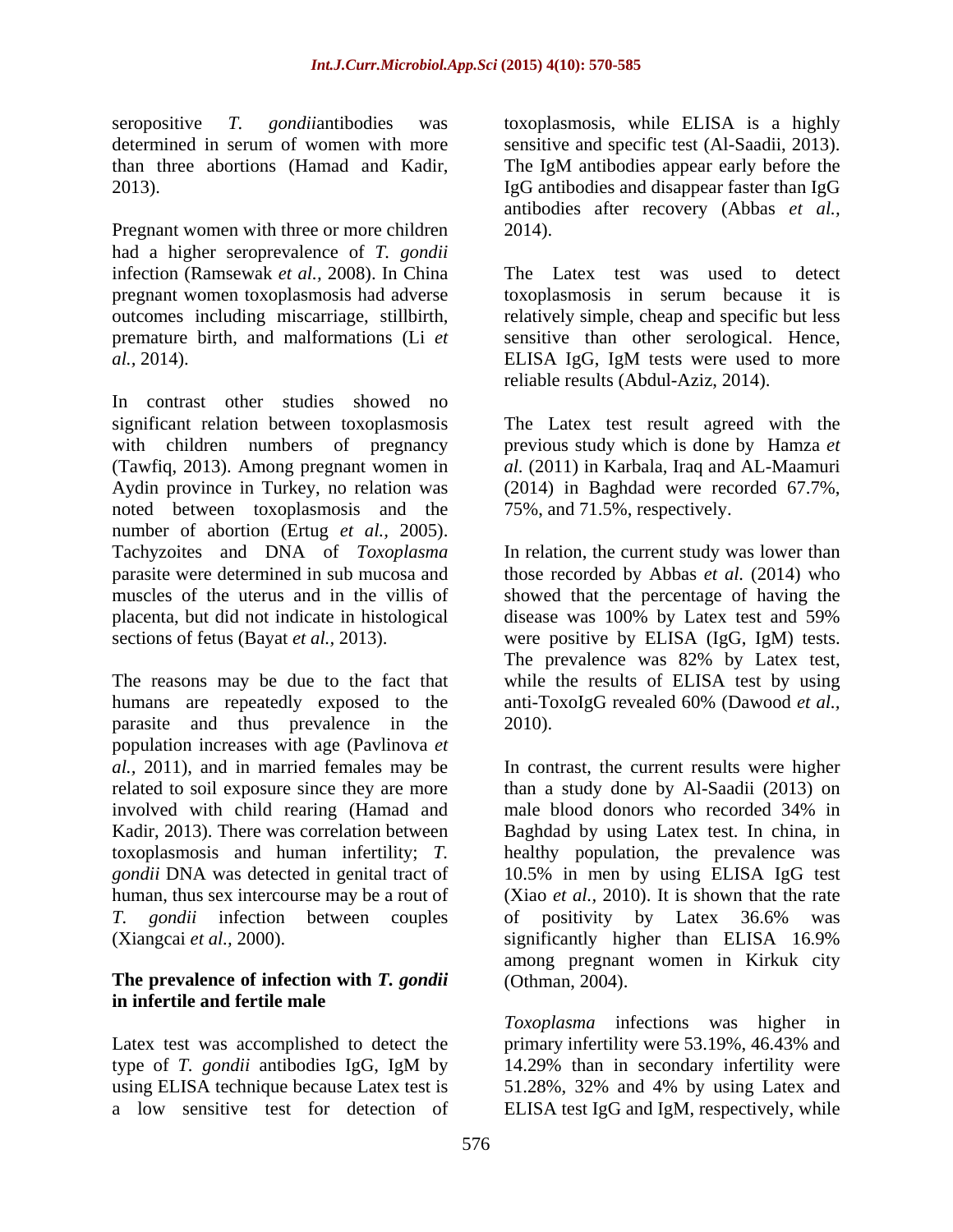primary type of infertility 15.79% and<br>14.29%, respectively (Hamad and Kadir, in 2ME, the positivity rate in secondary 2013). The reasons of variation may be<br>infertility was slightly higher than those with related to the sample size or strain of the<br>primary type of infertility 15.79% and parasite (H

in 2ME, the positivity rate in secondary 2013). The reasons of variation may be infertility was slightly higher than those with related to the sample size or strain of the infertility was slightly higher than those with related to the sample size or strain of the parasite (Hamad and Kadir, 2013).

| Total number  |                       |                                         | Latex test                          | ELISA test                  |                                    |  |
|---------------|-----------------------|-----------------------------------------|-------------------------------------|-----------------------------|------------------------------------|--|
| Age<br>(year) | of examined<br>cases  | Number of<br>$\cdots$<br>positive cases | Prevalence of<br>infection<br>(0/2) | Number of<br>positive cases | Prevalence of<br>infection<br>(% ) |  |
| $20 - 25$     |                       |                                         | 50.00                               |                             | $0.00\,$                           |  |
| $26 - 30$     | 18                    | $\sim$ $\sim$                           | 77.77<br>, , , , ,                  |                             | 38.88                              |  |
| $31 - 35$     | 20<br>- 22            |                                         | 61.53                               | 10                          | 45.15                              |  |
| $36 - 40$     | $\sim$ $\sim$<br>ت    |                                         | 80.00                               | $\sim$                      | 52.00                              |  |
| $41 - 45$     | $\sim$<br>-40         |                                         | 73.07                               | $\sim$                      | 53.84                              |  |
| $46 - 50$     | 1 <sub>0</sub><br>-10 |                                         | 80.00                               |                             | 50.00                              |  |
| > 50          |                       |                                         | 62.50                               |                             | 62.50                              |  |
| <b>Total</b>  | 130                   |                                         | $\pi$ $\pi$<br>v. / 0               |                             | 47.69                              |  |

## **Table.1** Prevalence of infection with *T. gondii* according to age

### **Table.2** Prevalence of infection with *T. gondii* according to occupation

|                                | Total                          |                                              | Latex test                        | <b>ELISA</b> test                            |                                    |  |
|--------------------------------|--------------------------------|----------------------------------------------|-----------------------------------|----------------------------------------------|------------------------------------|--|
| Occupation                     | number<br>of examined<br>cases | Number of<br>$\sim$ $\sim$<br>positive cases | Prevalence of<br>infection<br>(0/ | Number of<br>$\sim$ $\sim$<br>positive cases | Prevalence of<br>infection<br>(% ) |  |
| <b>Teacher</b>                 | $\sim$ $\sim$<br>∠∠            | 14                                           | 63.63                             |                                              | 45.45                              |  |
| <b>Assistant medical staff</b> |                                |                                              | 55.55                             |                                              | 33.33                              |  |
| Office worker                  | 4.4<br>14                      |                                              | 50.00                             |                                              | 35.71                              |  |
| Police                         | $\sim$<br>∠∠                   | 10<br>10                                     | 81.81                             | $\sim$<br>ιv                                 | 45.45                              |  |
| <b>Driver</b>                  |                                |                                              | 50.00                             |                                              | 37.50                              |  |
| Mechanic                       |                                |                                              | 85.7                              |                                              | 71.42                              |  |
| Farmer                         |                                |                                              | 81.81                             |                                              | 63.63                              |  |
| <b>Building worker</b>         | $\sim$                         |                                              | 78.37                             |                                              | 51.35                              |  |
| Total                          | 130                            |                                              | 70.76<br>70.7                     | $\sim$<br>UΖ                                 | 47.69                              |  |

**Table.3** Prevalence of infection with *T. gondii* according to residence

|              | Total number         |                             | Latex test                               | ELISA test                  |                                   |  |
|--------------|----------------------|-----------------------------|------------------------------------------|-----------------------------|-----------------------------------|--|
| Region       | of examine<br>cases  | Number of<br>Positive cases | Prevalence of<br>infection<br>$\sqrt{2}$ | Number of<br>positive cases | Prevalence of<br>infection<br>(0) |  |
| Urban        | 101                  |                             | 68.31                                    |                             | 44.55<br>.                        |  |
| <b>Rural</b> |                      |                             | 79.31                                    |                             | 58.62<br>J∪.∪∠                    |  |
| <b>Tota</b>  | $\sim$ $ -$<br>1 J J |                             | $\sim$ $\sim$<br>10.10                   | $\mathsf{u}$                | 17.60<br>– 7. J                   |  |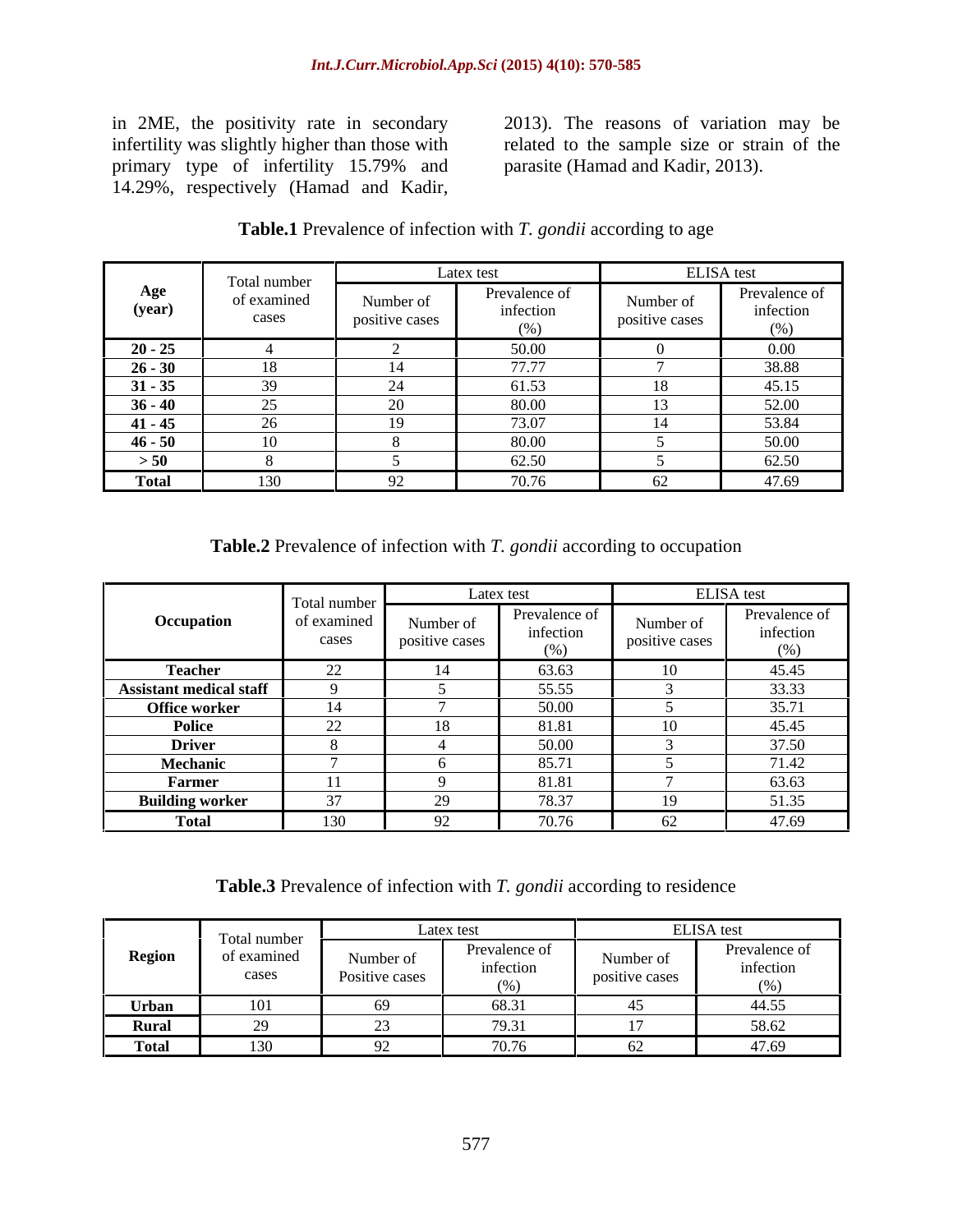|                                                | Total number         |                             | Latex test                         | ELISA test                  |                                    |  |
|------------------------------------------------|----------------------|-----------------------------|------------------------------------|-----------------------------|------------------------------------|--|
| <b>Animals</b>                                 | of examined<br>cases | Number of<br>positive cases | Prevalence of<br>infection<br>(% ) | Number of<br>positive cases | Prevalence of<br>infection<br>(96) |  |
| <b>Cat</b>                                     | $\sim$               |                             | 73.68                              |                             | 57.89                              |  |
| $\log$                                         |                      |                             | 81.81                              |                             | 72.72                              |  |
| $\bf{C}ow$                                     |                      |                             | 100.00                             |                             | 100.00                             |  |
| <b>Sheep</b>                                   | 16                   |                             | 81.25                              | 10                          | 62.50                              |  |
| <b>Birds</b>                                   |                      |                             | 77.77                              |                             | 66.66                              |  |
| <b>Total number of contact</b><br>with animals | $\sim$ $\sim$        | 24                          | 77.41                              | 19                          | 61.29                              |  |
| Non-contact with animals                       | 99                   | 68                          | 68.68                              | -43                         | 43.43                              |  |
| <b>Total</b>                                   | $\sim$<br>E30.       | 2 Z                         | 70.76                              | 62                          | 47.69                              |  |

### **Table.4** Prevalence of infection with *T. gondii* according to having animals

### **Table.5** Prevalence of infection with *T. gondii* and its relation with the number of children in the family of children in the family

|                             | Total                     |                 | Infected male                   |                 |                                         |                         |                                       | Non-infected male |                                   |
|-----------------------------|---------------------------|-----------------|---------------------------------|-----------------|-----------------------------------------|-------------------------|---------------------------------------|-------------------|-----------------------------------|
| <b>Number</b>               | number                    | Infertile       |                                 |                 | Fertile                                 |                         | Infertile                             |                   | Fertile                           |
| - of<br>children            | - of<br>examined<br>cases | Number<br>cases | Prevalence<br>infection<br>(% ) | Number<br>cases | Prevalence<br>- of<br>infection<br>(96) | Number<br>- O1<br>cases | Prevalence<br>of<br>infection<br>(96) | Number<br>cases   | Prevalence<br>of infection<br>(%) |
|                             | 62                        | 27              | 43.54                           |                 | 0.00                                    | 35                      | 56.45                                 |                   | $0.00\,$                          |
| $1 - 2$                     | $\Omega$<br>55            |                 | 15.15                           |                 | 21.21                                   |                         | 21.21                                 | 14                | 42.42                             |
| $3 - 4$                     | 13                        |                 | 7.69                            |                 | 46.15                                   |                         | 7.69                                  |                   | 38.46                             |
| $5 - 6$                     |                           |                 | 25.00                           |                 | 50.00                                   |                         | 0.00                                  |                   | 25.00                             |
| $\geq 7$                    |                           |                 | 50.00                           |                 | 75.00                                   |                         | 25.00                                 |                   | $0.00\,$                          |
| <b>Multiple</b><br>abortion | 12                        |                 | 66.66                           |                 | 0.00                                    |                         | 33.33                                 |                   | $0.00\,$                          |
| <b>Total</b>                | 130                       | 44              | 33.84                           | 18              | 13.84                                   | 48                      | 36.92                                 | 20                | 15.38                             |

### **Table.6** Prevalence of infection with *T. gondii* in infertile and fertile males

|                  |                      | Number of | Latex test                                                   |                  | <b>ELISA</b> test          |                                      |
|------------------|----------------------|-----------|--------------------------------------------------------------|------------------|----------------------------|--------------------------------------|
|                  | Group                |           |                                                              | Prevalence       | $\mathbf{X}$               | Prevalence of                        |
|                  |                      | cases     | <b>Contract Contract Contract Contract</b><br>positive cases | of infection     | $\cdots$<br>positive cases | infectior<br>the control of the con- |
|                  |                      |           |                                                              |                  |                            |                                      |
| <b>Infertile</b> | Primary<br>$\sim$    |           |                                                              |                  |                            |                                      |
| males            | <b>Seconda</b>       |           |                                                              | 76 66            |                            | 53.33                                |
|                  | <b>Fertile males</b> |           |                                                              | 65.78            |                            | 47.37                                |
|                  | <b>Total</b>         |           | $\sqrt{2}$                                                   | 70 76 I<br>10.70 |                            | 47.69                                |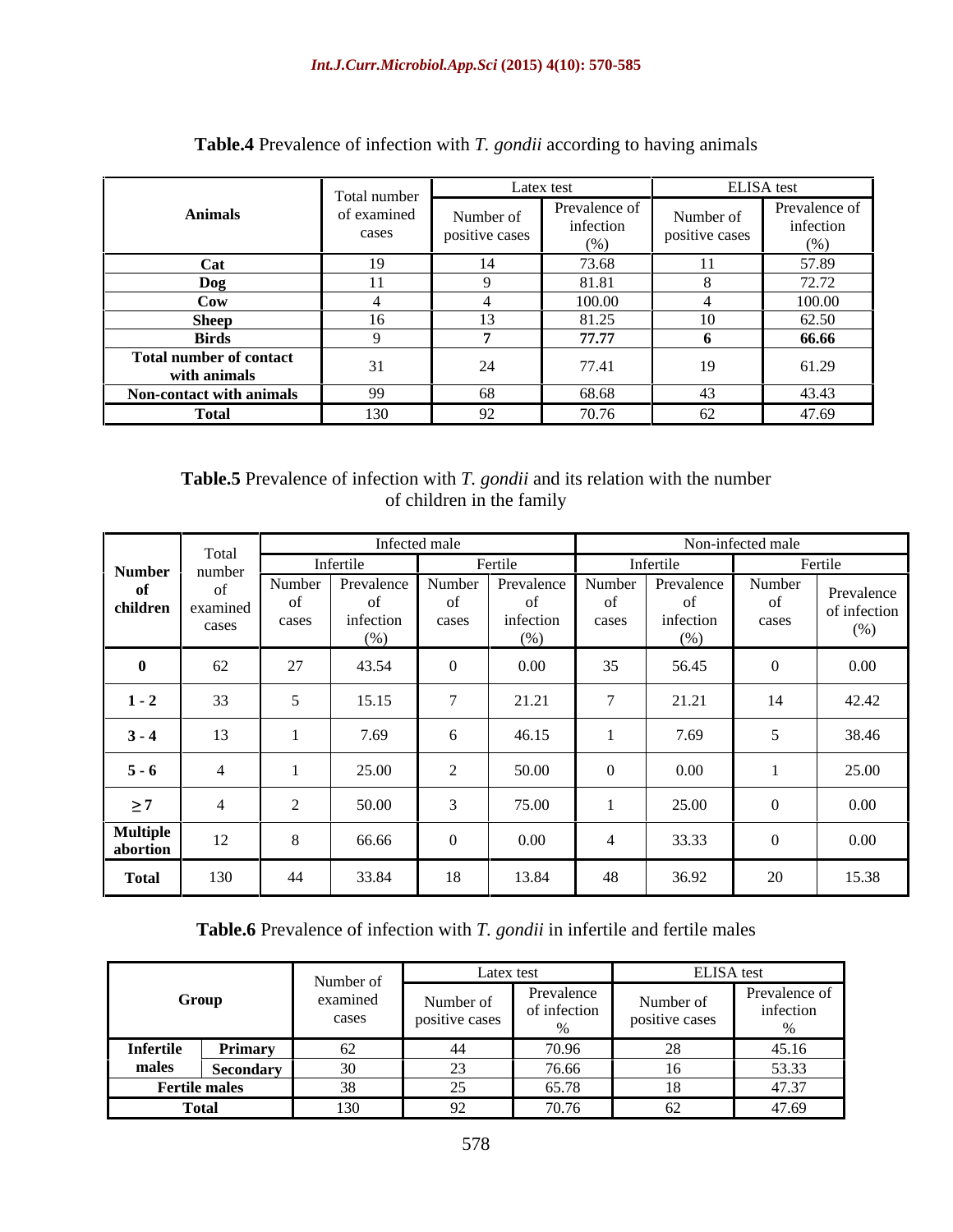| <b>Groups</b>    |                     | Total number  |          | Infected male     | Non-infected male |                  |  |
|------------------|---------------------|---------------|----------|-------------------|-------------------|------------------|--|
|                  |                     | of examined   | Number   | Prevalence of     | Number            | Prevalence of    |  |
|                  |                     | cases         | of cases | infection $(\% )$ | of cases          | infection $(\%)$ |  |
| <b>Infertile</b> | <b>Primary</b>      |               |          | 45.16             |                   | 54.83            |  |
| male             | Secondary           | $\sim$ $\sim$ | 10       | 53.33             |                   | 46.66            |  |
|                  | <b>Fertile male</b> |               | ں ⊥      | 47.37             |                   | 52.63            |  |
|                  | <b>Total</b>        | 120<br>1. JU  | ◡∸       | 47.69             |                   | 52.30            |  |

**Table.7** Total prevalence of infection with *T. gondii* in infertile and fertile male compared with non-infected male

On other hand in Baghdad, Abdul-Aziz Results were in agreement with Malik et al. (2014) showed that there were no significant (2014) who indicated that the prevalence of differences between seropositive *T. gondii* infection was more associated with toxoplasmosis infections in hemodialysis secondary 66.7% than primary infertility patients by Latex test that was 39.0% and 33.3% by using ELISAIgM. The rate of 35.75% by ELISA- IgG. The seropositive toxoplasmosis in Baghdad in the secondary patients in general hospitals in Daejeon, infertile male showed 70%, while primary Korea rates were 6.6% by Latex infertile male revealed 30% (Abdullah *et al.*, agglutination test and 6.7% by ELISA (Shin *et al.,* 2009). ELISA 17.1% was in the infertile patients

The differences in the distribution of *T. gondii* infections may attribute to undercooked meat exposure or to cat feces, The mechanism of the infertility with soil, level of education, climate conditions, *Toxoplasma* in seminal plasma comprised cultural habits of the people, age, production of lower acid phosphatase, occupation, region residence, having seminal plasma inhibition material and animals and animal fauna (Dubey, 2010). positive anti-sperm antibody (Jiao *et al.,* Laboratory assays used, sample size, also increased globalization of the society, population increase, and shifts in human *T. gondii* have been described in the male demographics may effect on the prevalence genital tract causing testicular damage or of *T. gondii* infection (Hill and Dubey, secondary hypogonadism via hypothalamic- 2014). hypophyseal axis alterations (Martinez- On other hand in Baghdad, Abdul-Aziz **Exerults were in agreement with Malik** *et al.***<br>(2014) showed that there were no significant (2014) who indicated that the prevalence of interestines were solecondary**  $T$ **, gondii infect** 

secondary infertility, as shown in table 7.

related to the primary infertility. This result mononuclear interstitial inflammatory may be related to the number of samples, infiltrate in the prostate and seminal may be related to the number of samples, occupation, age, having contact with immunity of patients and duration of multifocal mononuclear interstitial

infertile male revealed 30% (Abdullah *et al.,* 2015). The rate of *Toxoplasma* antibody by which was higher than 9.0% of normal controls (Jia-Zhou *et al.,* 2004).

2001; Dao *et al.,* 2002).

The study showed that infection of *T. gondii* male genital tract impairment with special in infected males was associated with feature of testicular toxoplasmosis (De Garcia *et al.,* 1996). There is association of Paepe *et al.,* 1990).

In contrast in non-infected males the cases The main changes detected were a focal animals, residence of infertile samples, associated with calcification foci and a mononuclear interstitial inflammatory infiltrate in the prostate vesicles; diffuse testicular degeneration multifocal mononuclear interstitial inflammatory infiltrate; and a mononuclear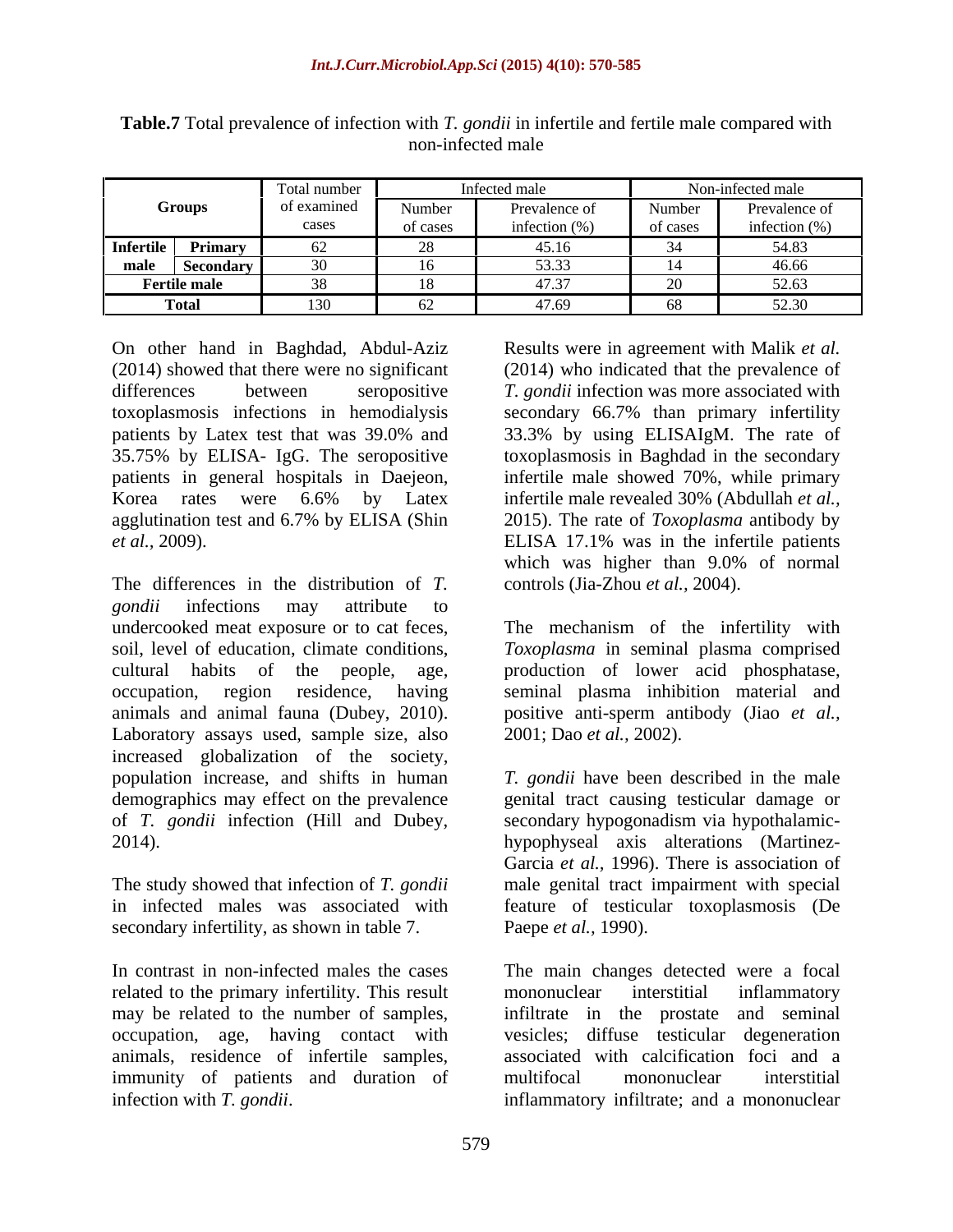interstitial infiltrate and focal necrotic areas Abu Al-Haija, R.W.M. 2011. Main causes of the muscle fibers surrounding the seminal vesicles (Lopes *et al.,* 2011). Primary infertility was higher in younger men while secondary infertility was higher in old men because they exposed to factors which disrupt their fertility (Abu Al-Haija, 2011). Akhlaghi, L., Ghasemi, A., Hadighi, R., Thus toxoplasmosis may be one of those Tabatabaie, F. 2014. Study of factors which cause secondary infertility.

- Abbas, H.H., Alasadiy, Y.D.K., Al- Temimi,
- Abdel-Hafez, S.K., Shabeeb, I., Ismail, N. in habitually aborting women and
- Abdi, J., Shojaee, S., Mirzaee, A., AL- Saadii, S.H.M. 2013. The effect of
- Science, University of Baghdad. 122
- Abdulla, H.E., Al-bashier, N.M., Al-kawaz, *Engineer. Res.,* 6(1): 254–259.
- Aboelhadid, S.M., Abdel-Ghany, A.E., 139 144.
- of infertility among men treated at Razan Centers in West Bank: Retrospective study. M. Sc. Thesis, Faculty of Graduate Studies, An-Najah National University, Palestine. 104 Pp.
- **Reference** women in Karaj township of Alborz Tabatabaie, F. 2014. Study seroprevalence and risk factors for *Toxoplasma gondii*among pregnant province. *J. Entomol. Zool. Stud.,* 2(6): 217 219.
	- M. B. S. 2014. Detection *Toxoplasma* Al shua'aibi, M.M.M. 2012. Immunology, *gondii* by latex and ELISA test in molecular and epidemiology study of abortive women in Al -Muthanna *Toxoplasma gondii* in specimens of province. *J. Inter. Acad. Res.* Al-Anbar province. Ph. D. Thesis, *Multidisciplin.*, 1(12): 308–316. College of Education, University of Tikrit. 134 Pp.
	- S., Abdel Rahman, F. 1986. AL- Mayahi, J.R.C. 2011. Epidemiological Serodiagnosis of *Toxoplasma gondii* study on *Toxoplasma gondii* in other adults from north Jordan. *Folia*  Thesis, College of Science, University *Parasitol.,* 33: 7–13. **b** of Baghdad. 125 Pp. aborted women in Kut city. M. Sc. of Baghdad. 125 Pp.
	- Keshavarz, H. 2008. Seroprevalence toxoplasmosis on the level of some of toxoplasmosis in pregnant women sex hormones in Iraqi men. M. Sc. in Ilam province, Iran. *Iran. J.* Thesis, College of Science, University *Parasitol.,* 3(2): 34–37. *Parasitol.,* 3(2): 34–37. of Baghdad. 149 Pp.
- Abdul- Aziz, A.I. 2014. The Ali, A.A. 2008. Relation of zinc and copper seroepidemiology of toxoplasmosis in levels with some immunological hemodialysis patients in Baghdad markers in women with toxoplasmosis hospitals. M. Sc. Thesis, College of in Kikuk governorate with trail to Pp. College of Education, University of treatment in mice. Ph. D. Thesis, Tikrit. 172 Pp.
	- U., Al-Shuwaikh, A.M.A., Abood, AL-Maamuri, S.D.N. 2014. Seroprevalence A.S. 2015. Cross-sectional study of of Toxoplasmosis in a Sample of Iraqi infertile males with toxoplasmosis in Schizophrenic Patients. M. Sc. Thesis, Baghdad province. *Inter. J. Sci.* College of Science University of Baghdad. 155 Pp.
	- Ibrahim, M.A., Mahran, H.A. 2013. Seroprevalence of anti-*Toxoplasma*  Seroprevalence of *Toxoplasma gondii gondii*lgG and IgM among pregnant infection in chickens and humans in women in Sana'a capital and capital BeniSuef, Egypt. *Global. Vet.,* 11(2): Trusteeship. *Sci. J. King Faisal Univ.*Al-Nahari A., Al-Tamimi, A.S. 2010. *gondii*IgG and IgM among pregnant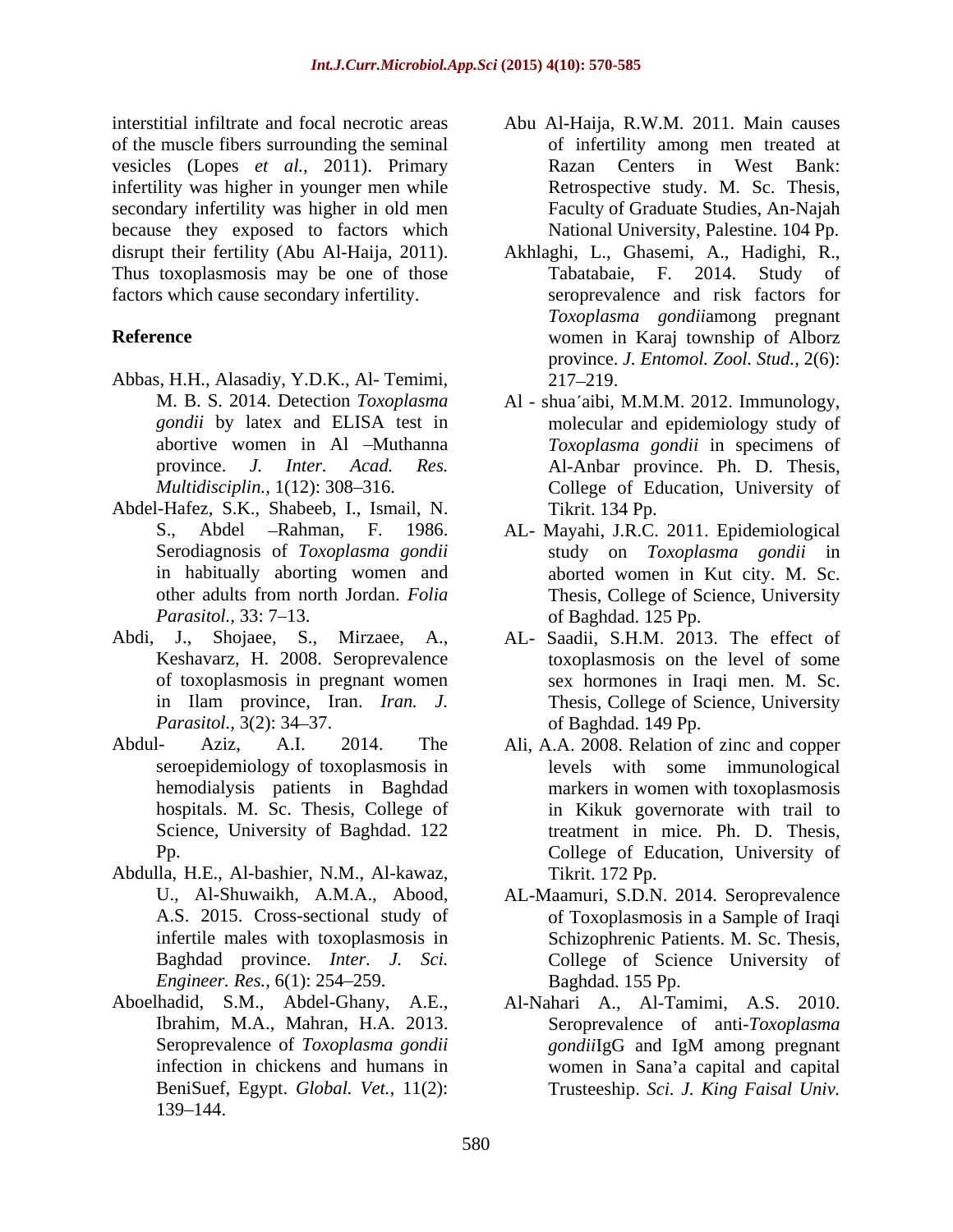- Asgari, Q., Sarkari, B., Amerinia M., Panahi, S., mohammadpour, S., diseases in Taiwan: A population-
- Babaie, J., Amiri, S., Mostafavi, E., Hassan, Golkara, M. 2013. Seroprevalence and abstract.
- 
- 
- Boughattas, S., Ayari, K., Aoun, K., Bouratbine, A. 2014. Survey of the City. *Plos One*, 9(1): 1-5.
- 
- Cenci-Goga, B.T., Ciampelli, A., Sechi, P., Grosseto district, Tuscany, Italy. *Vet.*
- Chiang, T.Y., Kuo, M.C., Chen, C.C., Yang,

*(Basic appl. Sci.),* 11(2): 179 188. J., Kao, C., Ji, D., Fang, C. 2014. Risk Sarvestani A.S. 2013. *Toxoplasma*  based case- control study. *Plose One,* infection in farm animals:  $9(3)$ : 1-7. factors for acute *Toxoplasma gondii* diseases in Taiwan: A population-  $9(3)$ : 1–7.

- Aseroepidemiological survey in Fars Dao, W.G., Bao, J.R., Shan, C.F. 2002. A province south of Iran. *Jundishapur J.* clinical study of the affection of *Microbiol.,* 6(3): 269–272. Seminal parameters infected N., Lotfi, P., Rastaghi, A.R.E., *J.,* 2002(4). (In Chines with English seminal parameters infected *Toxoplasma*. *Anhui Med. Pharmaceut.* abstract.
- risk factors for *Toxoplasma gondii* Dawood, K.A., Abdulrazaq, A.M., Naamah, infectionamong pregnant women in A.J. 2010. Detection of toxoplasmosis northeast Iran. *Clin. Vaccin. Immunol.,* in human and cats immunologically. 20(11): 1771 1773. *Kufa J. Vet. Med. Sci.,* 1(1): 65 71.
- Bayani, M., Mostafazadeh, A., Oliaee, F., De Paepe, M. E., Guerrieri, C., Waxman, M. Kalantari, N. 2013. The prevalence of 1990. Opportunistic infections of the *Toxoplasma gondii* in hemodialysis patients. *Iran. Red Crescent Med. J.,* immunodeficiency syndrome. *Mount*  15(10): 1 2. *Sinai J. Med.,* 57(1): 25 29. testis in the acquired
- Bobic' B., Klun I., Nicolic, A., Djakovic O. Dias, R.C.F., Lopes-mori, F.M.R., Mitsuka- D. 2012. *Toxoplasma gondii* infection bregano, R., Diass, R.A.F., Tokano in south-east Europe: epidemiology D.V., Reiche, E.M.V., Freire, R.L., and epizootiology. In: Djakovic, O.D. Navarro, I.T. 2011. Factors associated (Ed.), Toxoplasmosis recent advances. to infection by *Toxoplasma gondii* in InTech Publ., Rijeka, Croatia. Pp. 38 pregnant women attended in basic 54. health units in the city of Rolandia, Parana, Brazil. *Rev. Inst. Med. Trop. Sao Paulo.,* 53(4): 185–191.
	- parasite *Toxoplasma gondii* in Djakovic, O.D. 2012. Toxoplasmosis humanconsumed ovine meat in Tunis recent advances. InTech publ., Rijeka, Croatia. 198 Pp.
- Cai-xia, J., Ya-juan, X., Cai-lian, A. 2009. Dohle, G.R., Diemer, T., Giwercman, A., Sera examination for *Toxoplasma*  Jungwirth, A., Kopa, Z., Krausz, C. *gondii* antibody among freshmen from 2010. Guidelines on infertility. one medical college. *Chin. J. Sch.* European Association of Urology,<br>*Healt.*, 2009 (6. (In Chines with Arnhem, The Netherlands. 64 Pp. 2010. Guidelines on infertility. European Association of Urology, Arnhem, The Netherlands. 64 Pp.
	- English abstract. Doudou, Y., Renaud, P., Coralie, L., Veronesi, F., Moretta, I., Cambiotti, M., Patrick, M., Andreia, I.L.R., Marc, V., Thompson, P.N. 2013. V.S., Marleen, B., Jean-Pierre, V.G., Seroprevalence and risk factors for **Pascal**, L. 2014. Toxoplasmosis *Toxoplasma gondii* in sheep in *Res.*, 9 (25): 1–8. **Kinshasa**, democratic republic of Jacqueline, F., Hypolite, S., Hypolite, Pascal, L. 2014. Toxoplasmosis among pregnant women: high seroprevalence and risk factors in Congo. *Asian. Pac. J. Trop. Biomed.,*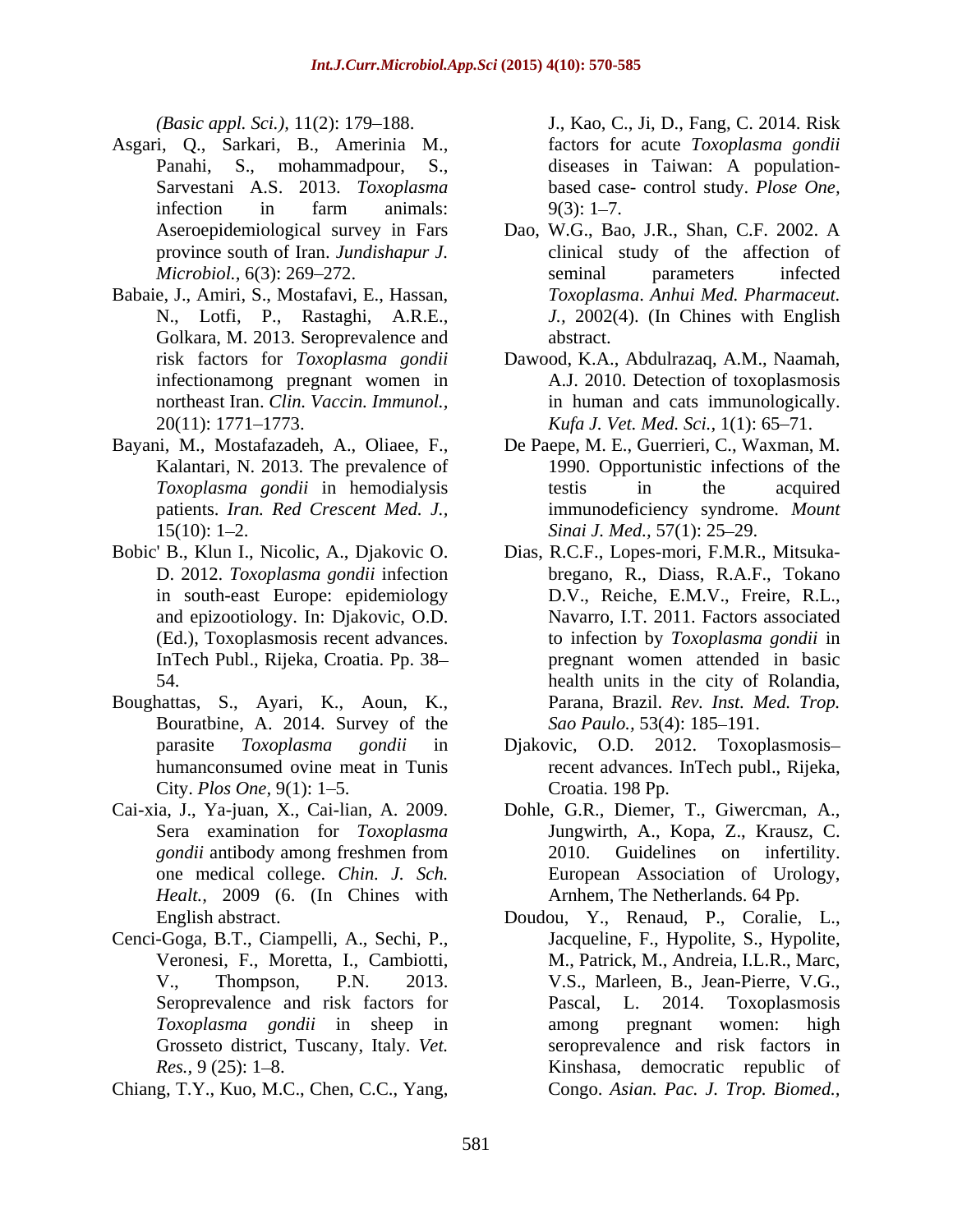- Dubey, J.P., Felix, T.A., Kwok, O.C.H.
- Dubey, J.P., Lindsay, D.S., Lappin, M.R.
- Ertug, S., Okyay, P., Turkmen, M., Yuksel, H. 2005. Seroprevalence and risk
- M., Mosayebi, M., Didehdar, M. 2013.
- Ferreira, A.I.C., De Mattos, C.C.B., *Dis.*, 8:634–640. mattosi, L.C. 2014. Risk factors for Pp.
- Gebremedhin, E.Z., Abebe, A.H., Tessema, women of child-bearing age in central  $6(1)$ : 81–85.
- Gharekhani, J. 2013. Serological study of
- Gilot-Fromont, E., Lélu M., Dardé, M., Richomme, C., Aubert, D., Afonso, E., 107.

4(1): 69 74. 2012. The life cycle of *Toxoplasma*  2010. Serological and parasitological Djakovic, O.D. (Ed.), Toxoplasmosis prevalence of *Toxoplasma gondii*in recent advances: InTech Publ., wild birds from Colorado. *J.* Rijeka, Croatia. Pp. 3–36. *gondii* in the natural environment. In: Rijeka, Croatia. Pp. 3–36.

- *Parasitol.*, 96(5): 937–939. Hamad, N.R., Kadir, M.A. 2013. Prevalence 2009. Toxoplasmosis and other of different techniques for diagnosis of coccidial infections intestinal in cats *Toxoplasma gondii* among women in and dogs. *Vet. Clin. Small Anim.,* 39: Erbil province Iraqi- Kurdistan. 1st 1009 1034. Annual International Interdisciplinary and comparison between the efficacy Conference, 24-26 April, Azores, Portugal, (Abstract).
- factors for *Toxoplasma* infection Hamza, T.M., Al-Gelawi, M.M.A., Abu Al amongpregnant women in Aydin Maali., H.M. 2011. Sero prevalence of province, Turkey. *Public Healt., Toxoplasma gondii* antibodies in 5(66): 1 6. Karbala. *J. Kerbala Univ. Sci.,* 9(1): 1.
- Eslamirad, Z., Hajihossen, R., Heidari, H., Gharekhani, J., Tavoosidana, G. Ghorbanzadeh, B., Alimohammadi, 2013. Role of toxoplasmosis in Effects of *Toxoplasma gondii* aserological study. *Sci. Parasitol.,* infection in level of serum  $14(2): 99-103$ . abortion of ewes in western Iran:  $14(2): 99-103.$ 
	- Testosterone in males with chronic Hill, D., Dubey, J.P. 2002. *Toxoplasma*  toxoplasmosis. Iran. *J. Parasitol., godnii*: transmission, diagnosis and 8(4): 622 626. prevention. *Clin. Microbiol. Infec. Dis., 8:* 634–640.
	- Frederico, F.B., Meira, C.S., Almeida, Hill, D.E., Dubey, J.P. 2014. J.R.G.C., Nakashima, F., Bernado, Toxoplasmosis: Reston, Va., U.S. C.R., Pereira-chioccola, V.R., De Geological Survey Circular, 1389, 84 Hill, D.E., Dubey, J.P. 2014. Pp.
	- ocular toxoplasmosis in Brazil. Hosseininejad, M., Malmasi, A., Hosseini, *Epidemiol. Infec.,* 142: 142 148. F., Selk-Ghaffari, M., Khorrami, N., T.S., Tullu, K.D., Medhin, G., Vitale, Azizzadeh, M., Mirshokraei, P., Aliari, M., Marco, V.D., Cox, E., Dorny, P. 2013. Seroepidemiology of *Toxoplasma gondii* infection in dogs *Toxoplasma gondii* infection in in Tehran, Iran. *Iran. J. Parasitol.,* Mohebali, M., Shojaee.S., Mirani, A., A. 2011. Seroprevalence of  $6(1)$ : 81–85.
	- Ethiopia. *Infec. Dis.*, 13(101): 1–9. Iovu, A., Titilincu, A., Mircian, V., Blaga, *Toxoplasma gondii* infection in cattle Seroprevalence of *Toxoplasma gondii* fromwestern Iran. *Sci. Parasitol.,* 14(3): 153 157. centerand North-Western of Romania. R., Voinescu, V., Cozma, V. 2009. infection in indoor Pigs, from *Bull. UASVM, Vet. Med.,* 66(2): 103 107.
	- Mercier, A., Gotteland, C., Villena, I. Jafari, R., Sadaghian, M., Safari, M. 2012.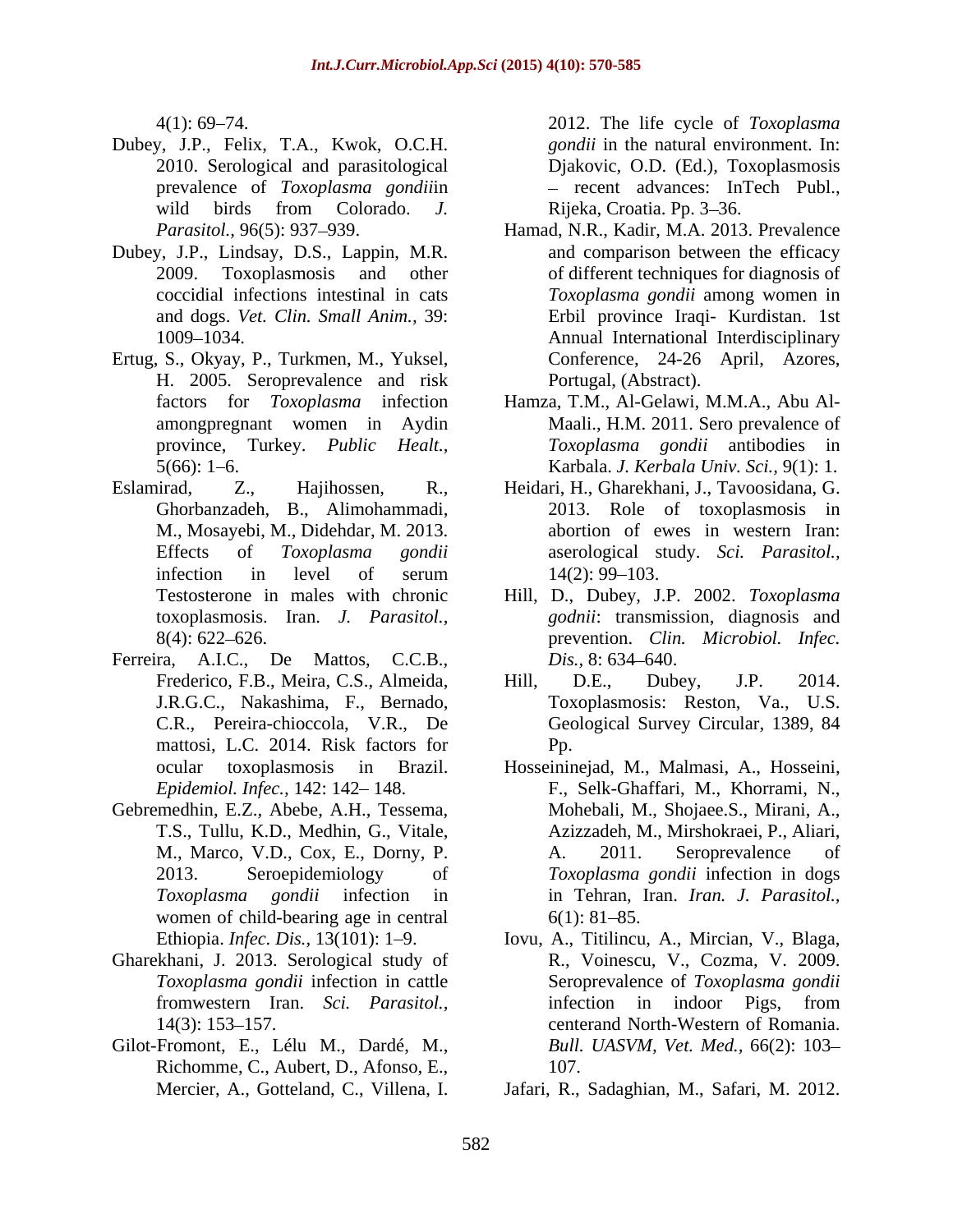- Jiao, R.B., Shang, X.U., Huang, Y.F., Xu, J.P. 2001. The Effect of semen anti-<br>Stat., 2(6): 357–363.
- 
- Jones, J.L., Kruszon-Moran, D., Wilson, M.,
- Jones, J.L., Muccioli, C., Belfort, R., Holland, G.N., Roberts, J.M., Silveira, 109(2): 405-409.
- ping, M.A., Li-yao, M.A. 2012. *Univ.,* 2012(1) (In Chines with English
- Khoshnaw, L.S.H. 2011. Detection of *Dis.*, 4 (1): 236–239. Thesis, College of Science, University
- Kolbekova, P., Kourbatova, E., Novotna, and old risk-factors for *Toxoplasma*  personnel in the Czech Republic. *Clin.*
- Seroprevalence of *Toxoplasma gondii* infection and related risk factors in Application of binary logistic Tabriz City, Iran, 2008. *J. Res. Healt.* regression in assessing risk factors *Sci.*, 12(2): 119–121. **affecting** the prevalence of Kudakwashe, M., Application of binary logistic affecting the prevalence of toxoplasmosis. *Am. J. Appl. Math. Stat.,* 2(6): 357–363.
- *Toxoplasma* antibodyon seminal Li, B., Zhong, N., Peng, W., Shang, L., Jin, parameters. Act.,rol.Sinica, 2001(6). H., Liu, Q. 2012. Seroprevalence of (In Chines with English abstract). *Toxoplasma gondii* infection in dogsin Jia-Zhou, Y., Yu-Feng, Z., Cai-Xia, J., Qing-Yan A., Nai-Zhou, M. 2004. China. *J. Parasitol.,* 98(1): 209 210. Sichuan province, Southwestern
	- Correlation between immune factor Li, X., Wei, H., Zhang, H., Peng, H., and maleinfertility. *J. Fourth Military Med. Univ.,* 2004(18) (In Chines with English abstract). pregnancyoutcomes in *Toxoplasma*  Lindsay, D.S. 2014. A Meta-Analysis on risks of adverse *gondii* infection. *Plos One*, 9(5): 1–12.
	- McQuillan, G., Navin, T., McAuley, J. Lopes, W.D., Santos, T.R., Luvizotto, M.C., B. 2001. *Toxoplasma gondii*infection Sakamoto, C.A., Oliveira, G.P., Costa, in the United States: seroprevalence A.J. 2011. Histopathology of the and risk factors. *Am. J. Epidemiol.,* reproductive system of male sheep 154: 357–365. experimentally infected with experimentally infected with *Toxoplasma gondii*. *Parasitol. Res.,* 109(2): 405 409.
- C. 2006. Recently acquired Malarvizhi, A., Viswanathan, T., Lavanya, *Toxoplasma gondii* infection, Brazil. V., Malar, S.A.V., Moorthy, K. 2012. *Emerg. Infec. Dis.,* 12(4): 582 782. Seroprevalence of *Toxoplasma gondii* Ju, Y., Ling, S., Min, Z., Xiao-jia, S., Xue in pregnant women. *J. Pub. Healt.Epidemiol.,* 4(6): 170–177.
	- *Toxoplasma* infection status of rural Malik, A., Rizvi, M., Khan, F., Khan, N., residents and animals in Hongsipu Rabbani, T., Khan, H.M. 2014. District of Ningxia. *J. Ningxia Med. Toxoplasma gondii* in women with abstract). five-year study. *Asia. Pac. J. Trop.* bad obstetric history and infertility: a *Dis.,* 4 (1): 236–239.
	- *Toxoplasma gondii* of abortedwomen Martinez-Garcia, F., Regadera, J., Mayer, in Erbil city serological, molecular R., Sanchez, S., Nistal, M. 1996. (PCR) and mouse inoculation. M. Sc. Protozoan infections in the male genital tract. *J. Urol.*, 156: 340–349.
	- of Tikrit. 68 Pp. Meerburg, B.G., Kijlstra, A. 2009. Changing M., Kodym, P., Flegr, J. 2007. New *Toxoplasma gondii*in North-western climate changing pathogens: Europe. *Parasitol. Res.,* 105: 17 24.
	- *gondii* infection: prospectivecross- Minbaeva, G., Schweiger, A., Bodosheva, sectional study among military A., Kuttubaev, O.,Hehl, A.B., Tanner, *Microbiol. Infec.,* 13: 1012 1017. Deplazes, P. 2013. *Toxoplasma gondii*I., Ziadinov, I., Torgerson, P.R.,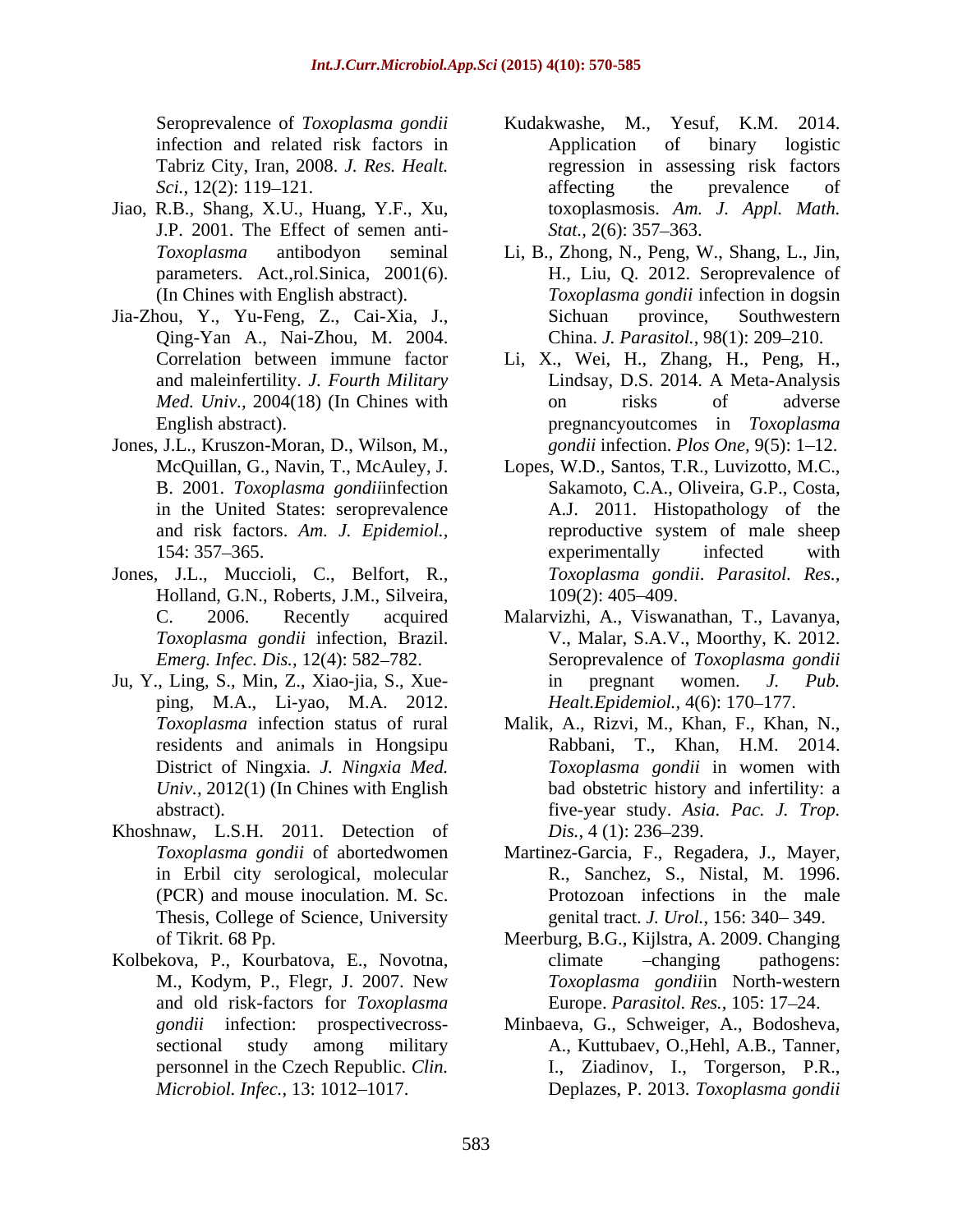and estimate of congenital and AIDS-

- Muluye, D., Wondimeneh, Y., Belyhun, Y., living with HIV at Gondar University *J. Pediatric.*, 40(23): 1–8.
- Mwambe, B., Mshana, S.E., Kidenya, B.R., *Parasitol.Vector.,* 6(222): 1–5. *Infect.,* 68(1): 125–133.
- Opsteegh, M. 2011. *Toxoplasma gondii* in Faculty of Veterinary Medicine, The
- Othman, N. 2004. Seroprevalence study of Biol. Sci., 4(4): 417–421. College of medicine, Tikrit University.
- Panah, A.S., Assadi, M., Soufiani, K.B., *Toxoplasma gondii* infection among
- Pavlinova, J., Kincekova, J., Ostro, J.,
- Pellati, D., Mylonakis, I., Bertoloni, G., Parasitol., 9(2): 181-187.

infection in Kyrgyzstan: infections and infertility. *Eur. J.* seroprevalence, risk factor analysis, *Obstetric. Gynecol. Reproduct. Biol.,*  $140(1)$ : 3-11.

- related toxoplasmosis. *Plos Neglected* Puccio, G., Cajozzo, C., Canduscio, L.A., *Trop. Dis.,* 7(2): 1–7. Cino, L., Romano, A., Schimmenti, Moges, F., Endris, M., Ferede, G., Epidemiology of *Toxoplasma* and Yitayew, G., Negese, D. 2013. CMV serology and of GBS Prevalence of *Toxoplasma gondii* and colonization in pregnancy andneonatal associated risk factors among people outcome in a Sicilian population. *Ital.*  M.G., Giuffrè, M., Corsello, G. 2014. CMV serology and of GBS *J. Pediatric.,* 40(23): 1–8.
- Hospital, Northwest Ethiopia. *Trop.*  Ramsewak, S., Gooding, R., Ganta, K., *Med.*, 1: 1–5. **Seepersadsingh, N., Adesiyun, A.A.** Massinde, A.N., Humphrey D., of *Toxoplasma gondii* infection among Mazigo, H.D., Michael, D., Majinge, pregnant women in Trinidad and C., Groß, U. 2013. Sero-prevalence Tobago. *Rev. Panama Salud. Publica.,* and factors associated with  $23(3)$ : 164–170. 2008. Seroprevalence and risk factors  $23(3)$ : 164–170.
- *Toxoplasma gondii* infection among Robert-Gangneux, F.R. 2013. It is not only pregnant women attending antenatal the cat that did it: how to prevent and care in Mwanza, Tanzania. treat congenital toxoplasmosis. *J. Infect.,* 68(1): 125–133.
- animal reservoirs and the environment. Khalili, M.K., Safari, Z. 2012. Ph. D., Thesis, Utrecht University, Seroprevalence of Toxoplasma gondii Netherlands. 184 Pp. province, south east Iran. *Curr. Res. J.* Sanati, H., Fard, S.R.N., Nahrevanian, H., Khalili, M.K., Safari, Z. 2012. Seroprevalence of *Toxoplasma gondii* antibodies in dairy cows in Kerman *Biol. Sci.,* 4(4): 417–421.
- *Toxoplasma gondii* among pregnant Senthamarai, S., Sivasankari, S., Apurba, S. women in Kirkuk City. M. Sc. Thesis, S., Sandhya, B.K., Kumudavathi, M. 64 Pp. 2013. Seroprevalence of Barzegar, G., Gharachorlou, A., Zeydi, with bad obstetric history in a tertiary A.E. 2013. Seroprevalence of care hospital, Kanchipuram - a pilot S., Anitha, C., Amshavathani, S.K. 2013. Seroprevalence of toxoplasmosis in pregnant women care hospital, Kanchipuram - a pilot study. *Disease,* 3(9): 29 32.
- pregnant women in Amol, Northern Sharbatkhori, M., Moghaddam, Y.D., Iran. *Life Sci. J.*, 10(2): 164–168. **Pagheh, A.S., Mohammadi, R.,** Saksun, L., Vasilkova, Z., Konikova, Seroprevalence of *Toxoplasma gondii* A. 2011. Parasitic infections and infections in pregnant women in pregnancy complications. *Helminthol.,*  Gorgan City, Golestan Province, 48(1): 8–12. Northern Iran-2012. Iran. J. M., Moghaddam, Pagheh, A.S., Mofidi, H.H., Shojaee, S. 2014. Northern Iran-2012. *Iran. J. Parasitol.,* 9(2): 181–187.
- Fiore, C., Andrisani, A., Ambrosini, Shin, D., Cha, D., Hua, Q.J., Cha, G., Lee, G., Armanini, D. 2008. Genital tract T. 2009. Seroprevalence of Y. 2009. Seroprevalence of